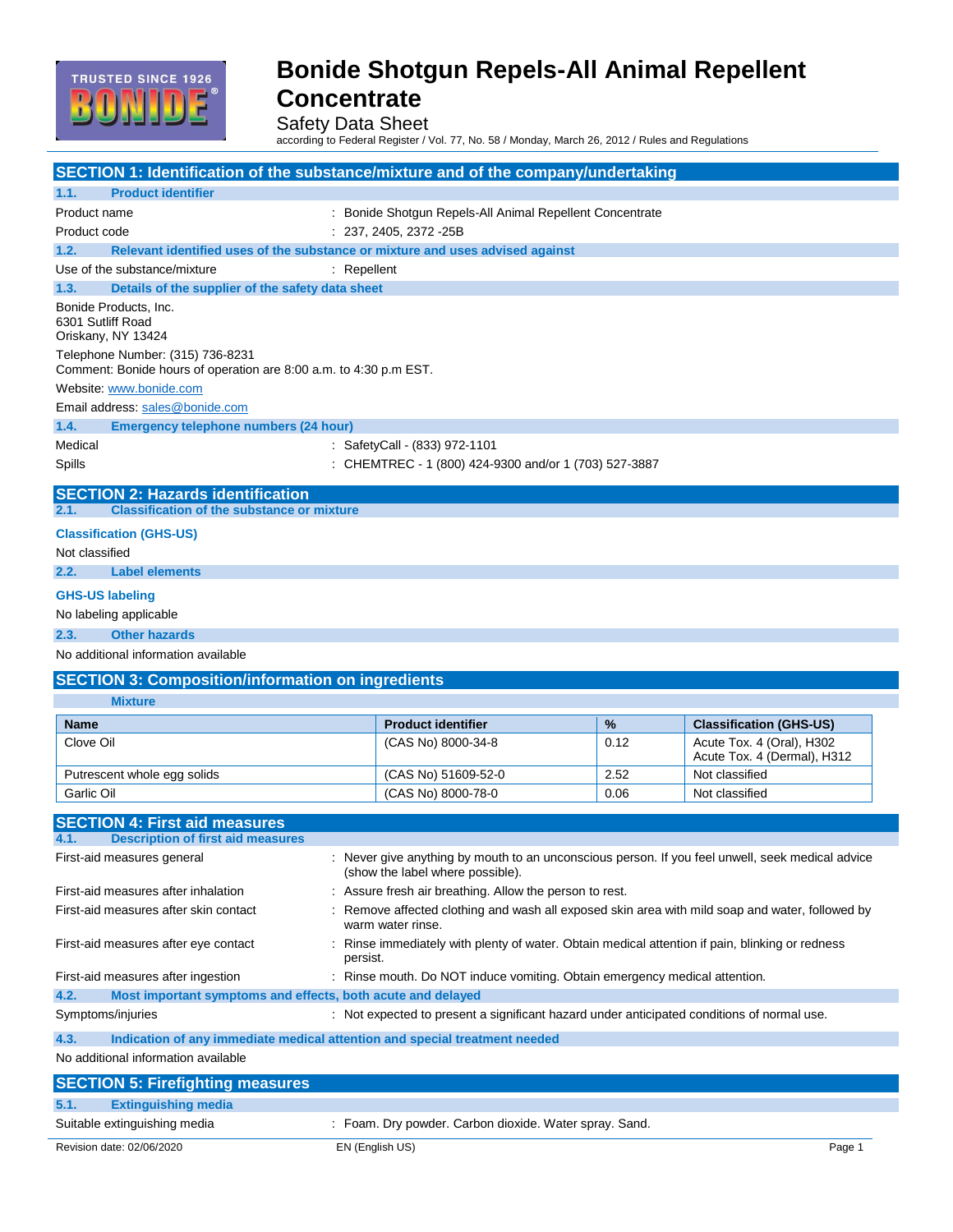Safety Data Sheet

| uivit Duiu Viivvi<br>according to Federal Register / Vol. 77, No. 58 / Monday, March 26, 2012 / Rules and Regulations |                                                                                                                    |  |  |  |
|-----------------------------------------------------------------------------------------------------------------------|--------------------------------------------------------------------------------------------------------------------|--|--|--|
| Unsuitable extinguishing media                                                                                        | : Do not use a heavy water stream.                                                                                 |  |  |  |
| 5.2.<br>Special hazards arising from the substance or mixture                                                         |                                                                                                                    |  |  |  |
| No additional information available                                                                                   |                                                                                                                    |  |  |  |
| 5.3.<br><b>Advice for firefighters</b>                                                                                |                                                                                                                    |  |  |  |
| Firefighting instructions                                                                                             | : Use water spray or fog for cooling exposed containers. Evacuate area.                                            |  |  |  |
| Protection during firefighting                                                                                        | : Do not enter fire area without proper protective equipment, including respiratory protection.                    |  |  |  |
| <b>SECTION 6: Accidental release measures</b>                                                                         |                                                                                                                    |  |  |  |
| 6.1.                                                                                                                  | Personal precautions, protective equipment and emergency procedures                                                |  |  |  |
|                                                                                                                       |                                                                                                                    |  |  |  |
| 6.1.1.<br>For non-emergency personnel                                                                                 |                                                                                                                    |  |  |  |
| <b>Emergency procedures</b>                                                                                           | : Evacuate unnecessary personnel.                                                                                  |  |  |  |
| 6.1.2.<br>For emergency responders                                                                                    |                                                                                                                    |  |  |  |
| Protective equipment                                                                                                  | : Equip cleanup crew with proper protection.                                                                       |  |  |  |
| Emergency procedures                                                                                                  | : Ventilate area.                                                                                                  |  |  |  |
| 6.2.<br><b>Environmental precautions</b>                                                                              |                                                                                                                    |  |  |  |
| Prevent entry to sewers and public waters.                                                                            |                                                                                                                    |  |  |  |
| 6.3.<br>Methods and material for containment and cleaning up                                                          |                                                                                                                    |  |  |  |
| Methods for cleaning up                                                                                               | : Soak up spills with inert solids, such as clay or diatomaceous earth as soon as possible. Collect                |  |  |  |
|                                                                                                                       | spillage. Store away from other materials.                                                                         |  |  |  |
| 6.4.<br><b>Reference to other sections</b>                                                                            |                                                                                                                    |  |  |  |
| See Heading 8. Exposure controls and personal protection.                                                             |                                                                                                                    |  |  |  |
| <b>SECTION 7: Handling and storage</b>                                                                                |                                                                                                                    |  |  |  |
| <b>Precautions for safe handling</b><br>7.1.                                                                          |                                                                                                                    |  |  |  |
| Precautions for safe handling                                                                                         | : Wash hands and other exposed areas with mild soap and water before eat, drink or smoke and<br>when leaving work. |  |  |  |
|                                                                                                                       |                                                                                                                    |  |  |  |
| 7.2.<br>Conditions for safe storage, including any incompatibilities<br>Storage conditions                            | : Store in original container. Keep container closed when not in use.                                              |  |  |  |
| Incompatible products                                                                                                 | Strong bases. Strong acids.                                                                                        |  |  |  |
| Incompatible materials                                                                                                | Sources of ignition.                                                                                               |  |  |  |
| <b>Specific end use(s)</b><br>7.3.                                                                                    |                                                                                                                    |  |  |  |
| No additional information available                                                                                   |                                                                                                                    |  |  |  |
|                                                                                                                       |                                                                                                                    |  |  |  |
| <b>SECTION 8: Exposure controls/personal protection</b><br>8.1                                                        |                                                                                                                    |  |  |  |
| <b>Control parameters</b><br>No additional information available                                                      |                                                                                                                    |  |  |  |
| 8.2.<br><b>Exposure controls</b>                                                                                      |                                                                                                                    |  |  |  |
| Personal protective equipment                                                                                         | : Avoid all unnecessary exposure.                                                                                  |  |  |  |
| Hand protection                                                                                                       | Wear protective gloves.                                                                                            |  |  |  |
| Eye protection                                                                                                        | Chemical goggles or safety glasses.                                                                                |  |  |  |
| Respiratory protection                                                                                                | Wear approved mask.                                                                                                |  |  |  |
| Other information                                                                                                     | : When using, do not eat, drink or smoke.                                                                          |  |  |  |
| <b>SECTION 9: Physical and chemical properties</b>                                                                    |                                                                                                                    |  |  |  |
| 9.1.<br>Information on basic physical and chemical properties                                                         |                                                                                                                    |  |  |  |
| Physical state                                                                                                        | : Liquid                                                                                                           |  |  |  |
| Appearance                                                                                                            | : Light Brown Liquid.                                                                                              |  |  |  |
| Color                                                                                                                 | : Light brown.                                                                                                     |  |  |  |
| Odor                                                                                                                  | : Vinegar like odor.                                                                                               |  |  |  |
| Odor threshold                                                                                                        | No data available                                                                                                  |  |  |  |
| pH                                                                                                                    | : No data available                                                                                                |  |  |  |
| Relative evaporation rate (butyl acetate=1)                                                                           | : No data available                                                                                                |  |  |  |
| Melting point                                                                                                         | : No data available                                                                                                |  |  |  |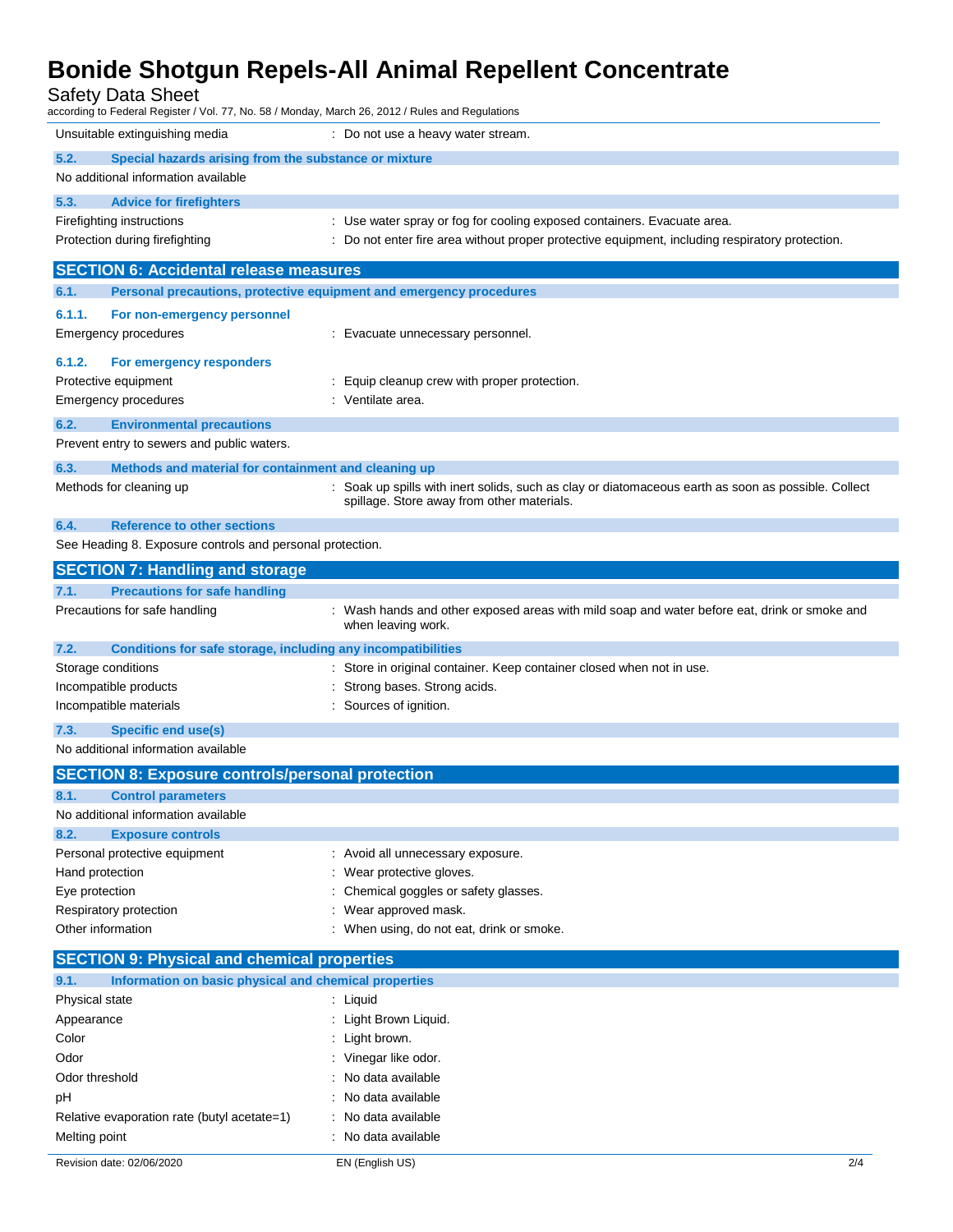Safety Data Sheet

according to Federal Register / Vol. 77, No. 58 / Monday, March 26, 2012 / Rules and Regulations

| Freezing point                  | : No data available |
|---------------------------------|---------------------|
| Boiling point                   | : > 212 °F          |
| Flash point                     | $>$ 325 °F          |
| Self ignition temperature       | No data available   |
| Decomposition temperature       | No data available   |
| Flammability (solid, gas)       | No data available   |
| Vapor pressure                  | No data available   |
| Relative vapor density at 20 °C | No data available   |
| Relative density                | 1.01                |
| Solubility                      | Soluble in water.   |
| Log Pow                         | No data available   |
| Log Kow                         | No data available   |
| Viscosity, kinematic            | No data available   |
| Viscosity, dynamic              | No data available   |
| Explosive properties            | No data available   |
| Oxidizing properties            | No data available   |
| Explosive limits                | No data available   |
|                                 |                     |

**9.2. Other information**

No additional information available

| <b>SECTION 10: Stability and reactivity</b>           |                     |
|-------------------------------------------------------|---------------------|
| <b>Reactivity</b><br>10.1.                            |                     |
| No additional information available                   |                     |
| 10.2.<br><b>Chemical stability</b>                    |                     |
| Stable under normal conditions.                       |                     |
| <b>Possibility of hazardous reactions</b><br>10.3.    |                     |
| Not established.                                      |                     |
| <b>Conditions to avoid</b><br>10.4.                   |                     |
| Extremely high or low temperatures.                   |                     |
| 10.5.<br><b>Incompatible materials</b>                |                     |
| Strong acids. Strong bases.                           |                     |
| 10.6.<br><b>Hazardous decomposition products</b>      |                     |
| Carbon monoxide. Carbon dioxide.                      |                     |
| <b>SECTION 11: Toxicological information</b>          |                     |
| <b>Information on toxicological effects</b><br>11.1.  |                     |
| Acute toxicity                                        | : Not classified    |
| Clove Oil (8000-34-8)                                 |                     |
| LD50 oral rat                                         | 1370 mg/kg (Rat)    |
| LD50 dermal rabbit                                    | 1200 mg/kg (Rabbit) |
| Skin corrosion/irritation                             | : Not classified    |
| Serious eye damage/irritation                         | Not classified      |
| Respiratory or skin sensitization                     | Not classified      |
| Germ cell mutagenicity                                | Not classified      |
| Carcinogenicity                                       | : Not classified    |
| Reproductive toxicity                                 | : Not classified    |
| Specific target organ toxicity (single exposure)      | : Not classified    |
| Specific target organ toxicity (repeated<br>exposure) | : Not classified    |